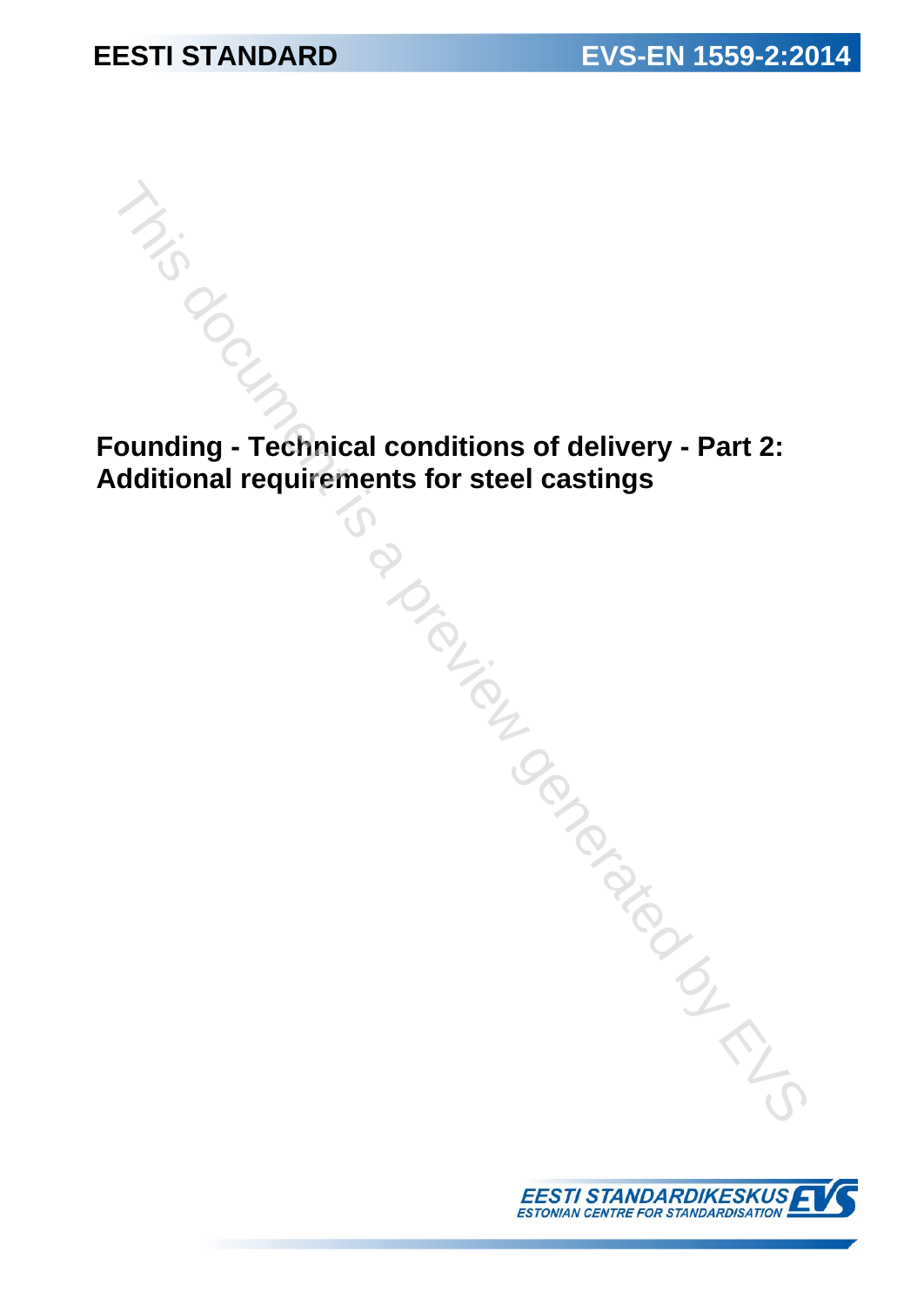### **EESTI STANDARDI EESSÕNA NATIONAL FOREWORD**

| See Eesti standard EVS-EN 1559-2:2014 sisaldab<br>Euroopa standardi EN 1559-2:2014 inglisekeelset<br>teksti.                                                                                                                                                    | This Estonian standard EVS-EN 1559-2:2014 consists<br>of the English text of the European standard EN<br>1559-2:2014.                    |
|-----------------------------------------------------------------------------------------------------------------------------------------------------------------------------------------------------------------------------------------------------------------|------------------------------------------------------------------------------------------------------------------------------------------|
| Standard<br>jõustunud<br>sellekohase<br><b>on</b><br>teate<br>avaldamisega EVS Teatajas.                                                                                                                                                                        | This standard has been endorsed with a notification<br>published in the official bulletin of the Estonian Centre<br>for Standardisation. |
| standardimisorganisatsioonid<br>Euroopa<br>Euroopa<br>standardi<br>rahvuslikele<br>liikmetele<br>kättesaadavaks 01.10.2014.                                                                                                                                     | on teinud Date of Availability of the European standard is<br>01.10.2014.                                                                |
| Standard on kättesaadav Eesti Standardikeskusest.                                                                                                                                                                                                               | The standard is available from the Estonian Centre for<br>Standardisation.                                                               |
|                                                                                                                                                                                                                                                                 |                                                                                                                                          |
| PIONTES                                                                                                                                                                                                                                                         |                                                                                                                                          |
| saates e-kirja meiliaadressile standardiosakond@evs.ee.<br>CS 77.140.80                                                                                                                                                                                         | Tagasisidet standardi sisu kohta on võimalik edastada, kasutades EVS-i veebilehel asuvat tagasiside vormi või<br>ARGIC                   |
|                                                                                                                                                                                                                                                                 |                                                                                                                                          |
| Standardite reprodutseerimise ja levitamise õigus kuulub Eesti Standardikeskusele<br>Andmete paljundamine, taastekitamine, kopeerimine, salvestamine elektroonsesse süsteemi või edastamine ükskõik millises vormis või                                         |                                                                                                                                          |
| millisel teel ilma Eesti Standardikeskuse kirjaliku loata on keelatud.<br>Kui Teil on küsimusi standardite autorikaitse kohta, võtke palun ühendust Eesti Standardikeskusega:<br>Aru 10, 10317 Tallinn, Eesti: www.eys.ee: telefon 605 5050; e-post info@eys.ee |                                                                                                                                          |

ICS 77.140.80

Aru 10, 10317 Tallinn, Eesti; www.evs.ee; telefon 605 5050; e-post info@evs.ee

**The right to reproduce and distribute standards belongs to the Estonian Centre for Standardisation**

No part of this publication may be reproduced or utilized in any form or by any means, electronic or mechanical, including photocopying, without a written permission from the Estonian Centre for Standardisation.

If you have any questions about copyright, please contact Estonian Centre for Standardisation: Aru 10, 10317 Tallinn, Estonia; [www.evs.ee](http://www.evs.ee); phone 605 5050; e-mail info@evs.ee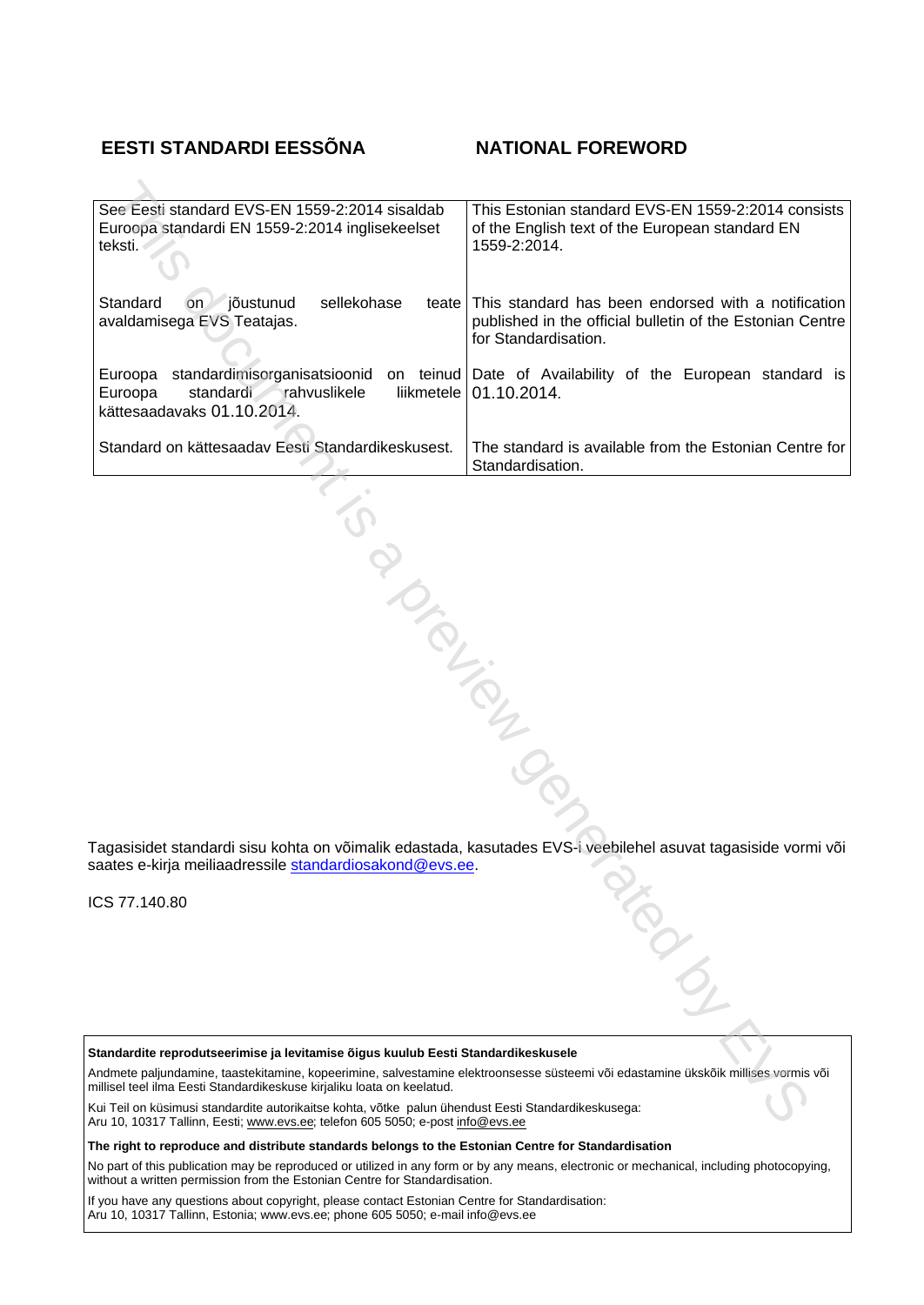# EUROPEAN STANDARD

## **EN 1559-2**

# NORME EUROPÉENNE

EUROPÄISCHE NORM

October 2014

ICS 77.140.80 Supersedes EN 1559-2:2000

English Version

### Founding - Technical conditions of delivery - Part 2: Additional requirements for steel castings

Fonderie - Conditions techniques de fourniture - Partie 2: Spécifications complémentaires pour les pièces moulées en acier

 Gießereiwesen - Technische Lieferbedingungen - Teil 2: Zusätzliche Anforderungen an Stahlgussstücke

This European Standard was approved by CEN on 18 July 2014.

CEN members are bound to comply with the CEN/CENELEC Internal Regulations which stipulate the conditions for giving this European Standard the status of a national standard without any alteration. Up-to-date lists and bibliographical references concerning such national standards may be obtained on application to the CEN-CENELEC Management Centre or to any CEN member.

This European Standard exists in three official versions (English, French, German). A version in any other language made by translation under the responsibility of a CEN member into its own language and notified to the CEN-CENELEC Management Centre has the same status as the official versions.

CEN members are the national standards bodies of Austria, Belgium, Bulgaria, Croatia, Cyprus, Czech Republic, Denmark, Estonia, Finland, Former Yugoslav Republic of Macedonia, France, Germany, Greece, Hungary, Iceland, Ireland, Italy, Latvia, Lithuania, Luxembourg, Malta, Netherlands, Norway, Poland, Portugal, Romania, Slovakia, Slovenia, Spain, Sweden, Switzerland, Turkey and United Kingdom.



EUROPEAN COMMITTEE FOR STANDARDIZATION COMITÉ EUROPÉEN DE NORMALISATION EUROPÄISCHES KOMITEE FÜR NORMUNG

**CEN-CENELEC Management Centre: Avenue Marnix 17, B-1000 Brussels**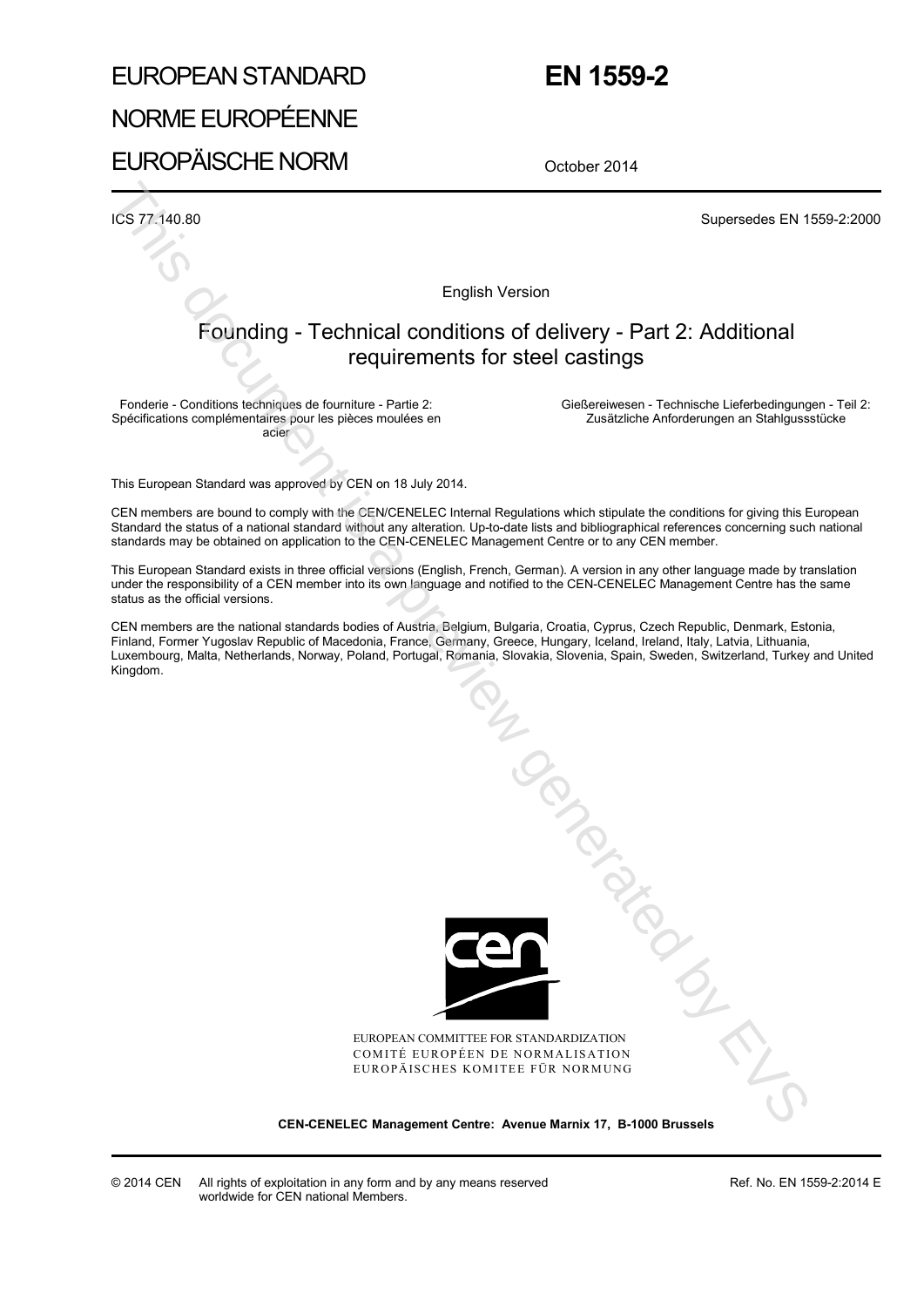# **Contents**

| 2                                                                                          |                                  |    |  |
|--------------------------------------------------------------------------------------------|----------------------------------|----|--|
| 3                                                                                          |                                  |    |  |
| 4<br>4.1<br>4.2<br>4.3<br>4.4<br>4.5<br>4.6                                                |                                  |    |  |
| 5                                                                                          |                                  |    |  |
| 6<br>6.1<br>6.2<br>6.3                                                                     |                                  |    |  |
| 7<br>7.1<br>7.2<br>7.3                                                                     |                                  |    |  |
| 8<br>8.1<br>8.2<br>8.3<br>8.4<br>8.5<br>8.6<br>8.7<br>8.8                                  |                                  |    |  |
| 9                                                                                          |                                  |    |  |
| 10                                                                                         | Packaging and surface protection | 18 |  |
| 11                                                                                         |                                  |    |  |
|                                                                                            |                                  |    |  |
| Annex B (informative) Significant technical changes between this European Standard and the |                                  |    |  |
|                                                                                            |                                  |    |  |
|                                                                                            |                                  |    |  |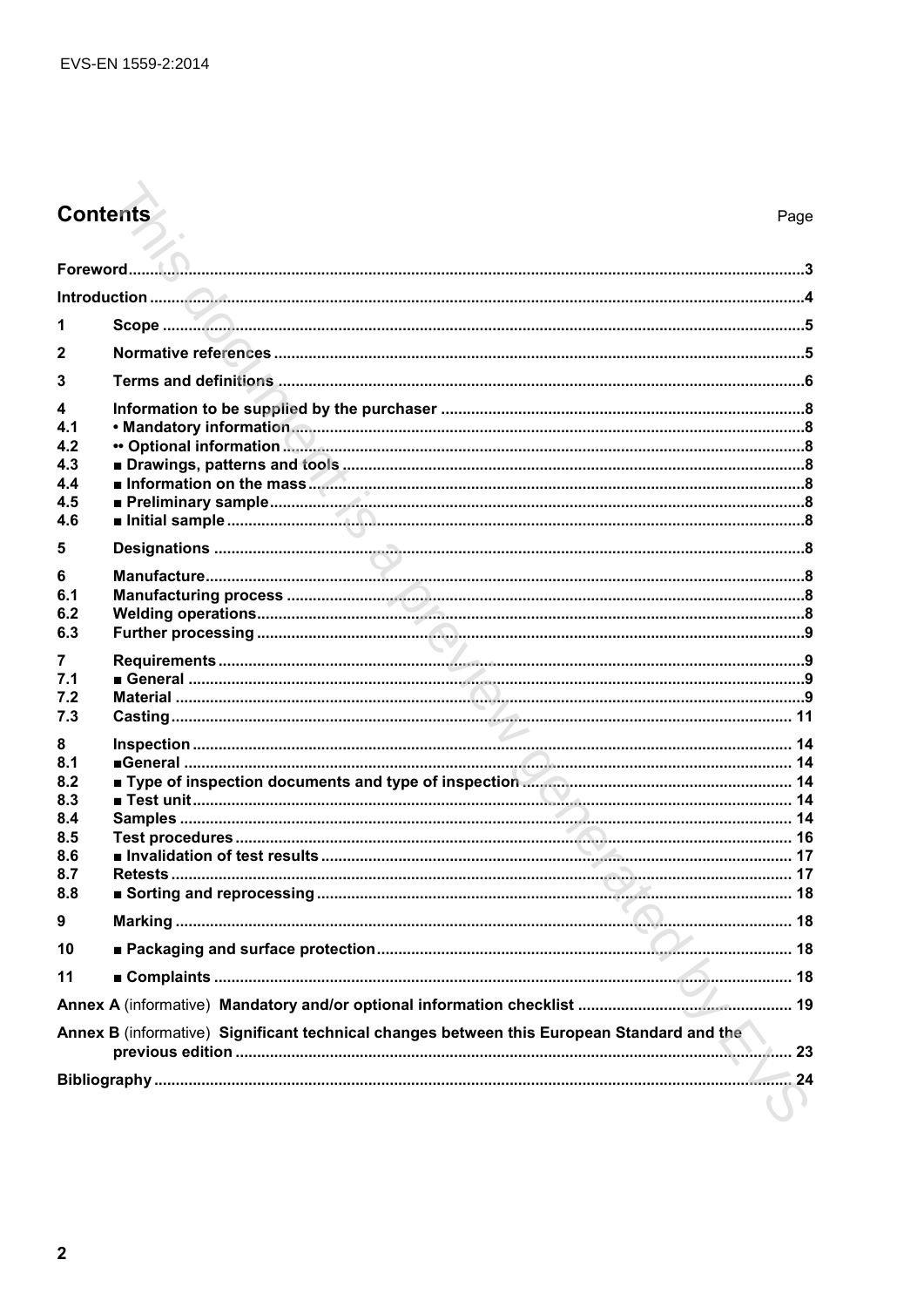### **Foreword**

This document (EN 1559-2:2014) has been prepared by Technical Committee ECISS/TC 111 "Steel castings and forgings", the secretariat of which is held by AFNOR.

This European Standard shall be given the status of a national standard, either by publication of an identical text or by endorsement, at the latest by April 2015 and conflicting national standards shall be withdrawn at the latest by April 2015.

Attention is drawn to the possibility that some of the elements of this document may be the subject of patent rights. CEN [and/or CENELEC] shall not be held responsible for identifying any or all such patent rights.

This document supersedes EN 1559-2:2000.

Within its programme of work, Technical Committee ECISS/TC 111 included the revision of the following standard:

EN 1559-2, *Founding - Technical conditions of delivery - Part 2: Additional requirements for steel castings*

Annex B provides details of significant technical changes between this European Standard and the previous edition.

This European Standard is one of a series of European Standards for technical delivery conditions for castings. The other standards in this series are:

- EN 1559-1, *Founding Technical conditions of delivery Part 1: General;*
- EN 1559-3, *Founding Technical conditions of delivery Part 3: Additional requirements for iron castings;*
- EN 1559-4, *Founding Technical conditions of delivery Part 4: Additional requirements for aluminium castings;*
- EN 1559-5, *Founding Technical conditions of delivery Part 5: Additional requirements for magnesium castings;*
- EN 1559-6, *Founding Technical conditions of delivery Part 6: Additional requirements for zinc castings.*

According to the CEN-CENELEC Internal Regulations, the national standards organizations of the following countries are bound to implement this European Standard: Austria, Belgium, Bulgaria, Croatia, Cyprus, Czech Republic, Denmark, Estonia, Finland, Former Yugoslav Republic of Macedonia, France, Germany, Greece, Hungary, Iceland, Ireland, Italy, Latvia, Lithuania, Luxembourg, Malta, Netherlands, Norway, Poland, Portugal, Romania, Slovakia, Slovenia, Spain, Sweden, Switzerland, Turkey and the United Kingdom. This document (EN 1559-2:2014) has been prepared by Technical Committee ECISS/TC 111 "Steel<br>and förgings", the secretariat of which is held by AFNOR.<br>This European Standard virticle is and by AFNOR.<br>This European Standard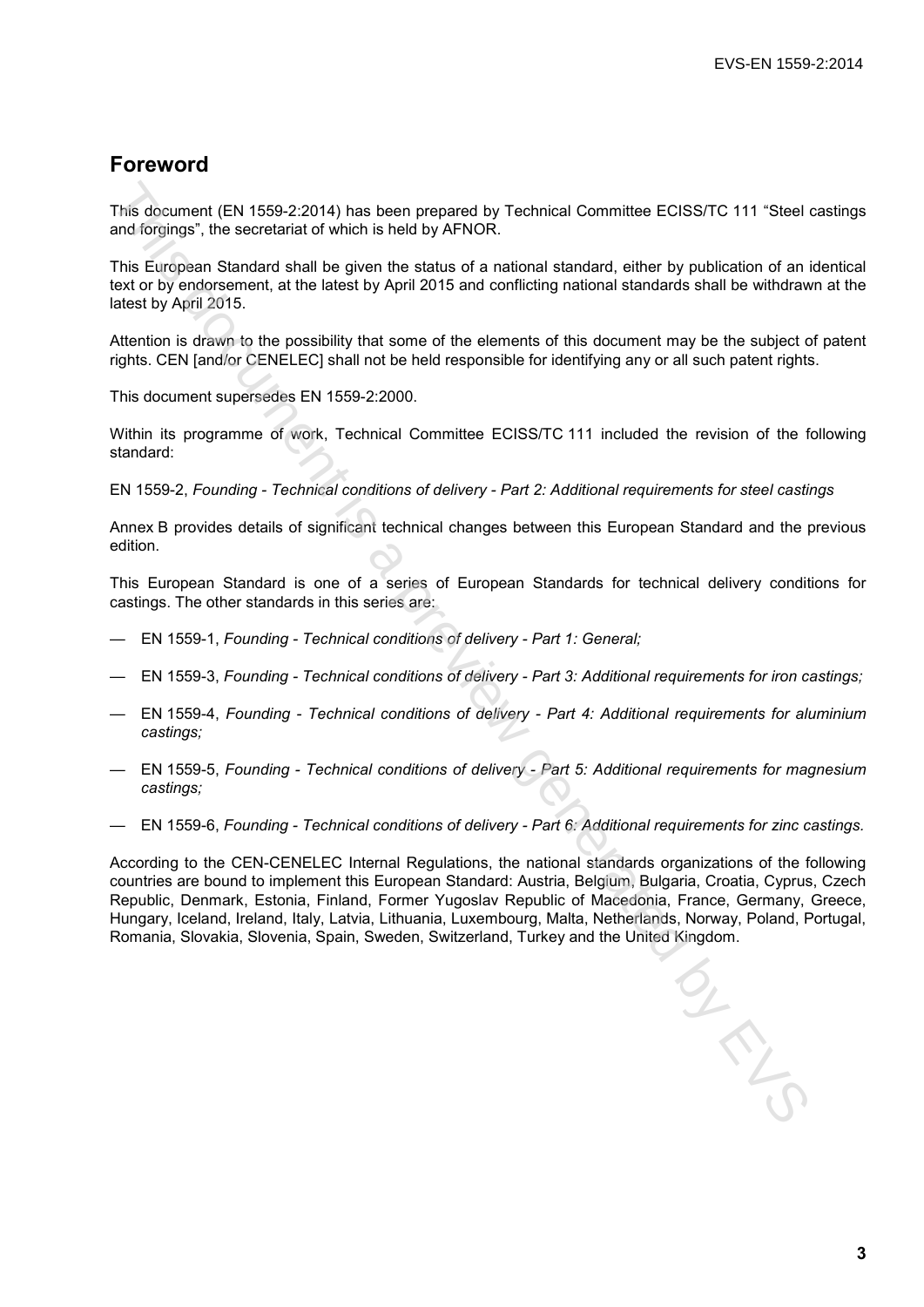## **Introduction**

In order to assist manufacturers and purchasers to prepare proper contractual arrangements and prevent misunderstanding, CEN/TC 190 approved the preparation of a series of standards covering technical delivery conditions. These have been prepared as separate parts.

This European Standard covers the additional technical delivery conditions for all the steel casting materials and has the same structure for clauses as EN 1559-1 "*Founding - Technical conditions of delivery – Part 1: General*".

This European Standard cannot be used alone for compiling a specification for ordering and supplying steel castings, but as a complement to EN 1559-1.

The structure of this European Standard is as follows:

- clauses and subclauses preceded by indicate no additional conditions to EN 1559-1:2011;
- clauses and subclauses marked with a single dot indicate that conditions shall be agreed at the time of enquiry and order;
- subclauses and paragraphs marked with two dots •• indicate that conditions can be agreed at the time of enquiry and order (optional);
- subclauses without dot marking are mandatory.

Annex A gives a checklist for quick information about different points that shall or may be agreed by the time of acceptance of the order. It relates to the applicable clauses or subclauses of EN 1559-1:2011 and EN 1559-2:2014.

Top diameter is a previous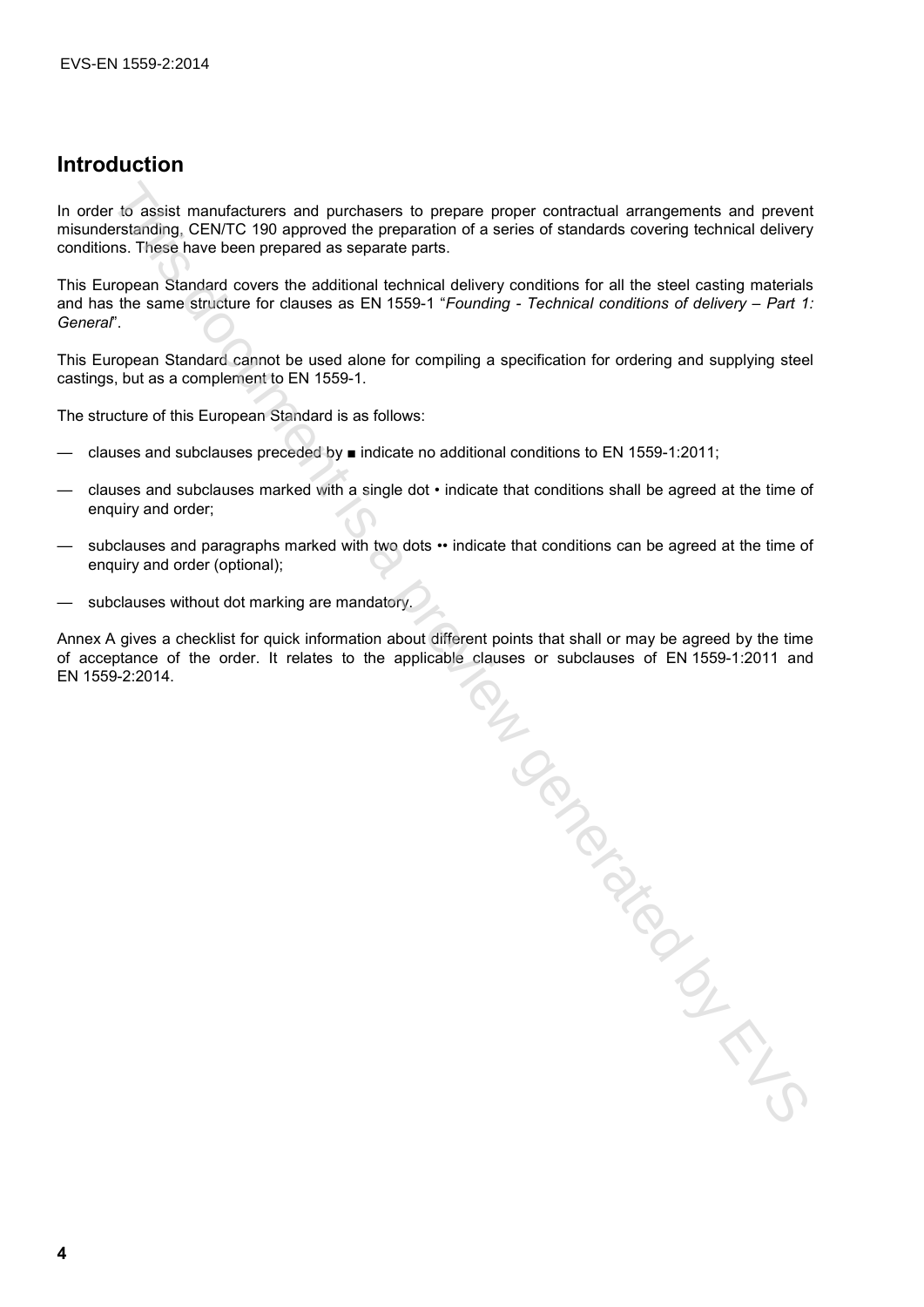### **1 Scope**

This part of EN 1559 specifies the additional technical delivery conditions for steel castings unless other conditions have been agreed at the time of enquiry and order.

This European Standard is also applicable to nickel and cobalt alloy castings.

### **2 Normative references**

The following documents, in whole or in part, are normatively referenced in this document and are indispensable for its application. For dated references, only the edition cited applies. For undated references, the latest edition of the referenced document (including any amendments) applies.

EN 1369, *Founding - Magnetic particle testing*

EN 1370, *Founding - Examination of surface condition*

EN 1371-1, *Founding - Liquid penetrant testing - Part 1: Sand, gravity die and low pressure die castings*

EN 1371-2, *Founding - Liquid penetrant inspection - Part 2: Investment castings*

EN 1559-1:2011, *Founding - Technical conditions of delivery - Part 1: General*

EN 10027-1, *Designation systems for steels - Part 1: Steel names*

EN 10027-2, *Designation systems for steels - Part 2: Numerical system*

EN 12680-1, *Founding - Ultrasonic examination - Part 1: Steel castings for general purposes*

EN 12680-2, *Founding - Ultrasonic examination - Part 2: Steel castings for highly stressed components*

EN 12681, *Founding - Radiographic examination*

EN 13018, *Non-destructive testing - Visual testing - General principles*

EN 14784-1, *Non-destructive testing - Industrial computed radiography with storage phosphor imaging plates - Part 1: Classification of systems*

EN 14784-2, *Non-destructive testing - Industrial computed radiography with storage phosphor imaging plates - Part 2: General principles for testing of metallic materials using X-rays and gamma rays*

EN ISO 148-1, *Metallic materials - Charpy pendulum impact test - Part 1: Test method (ISO 148-1)*

EN ISO 3452-1, *Non-destructive testing - Penetrant testing - Part 1: General principles (ISO 3452-1)*

EN ISO 3651-1, *Determination of resistance to intergranular corrosion of stainless steels - Part 1: Austenitic and ferritic-austenitic (duplex) stainless steels - Corrosion test in nitric acid medium by measurement of loss in mass (Huey test) (ISO 3651-1)* This part of EN13593 specifies the additional technical delivery conditions for steel castings unies<br>conditions have been appress of the firm of enquiry and order.<br>This European Standard Is also applicable to nickel and co

EN ISO 3651-2, *Determination of resistance to intergranular corrosion of stainless steels - Part 2: Ferritic, austenitic and ferritic-austenitic (duplex) stainless steels - Corrosion test in media containing sulfuric acid (ISO 3651-2)*